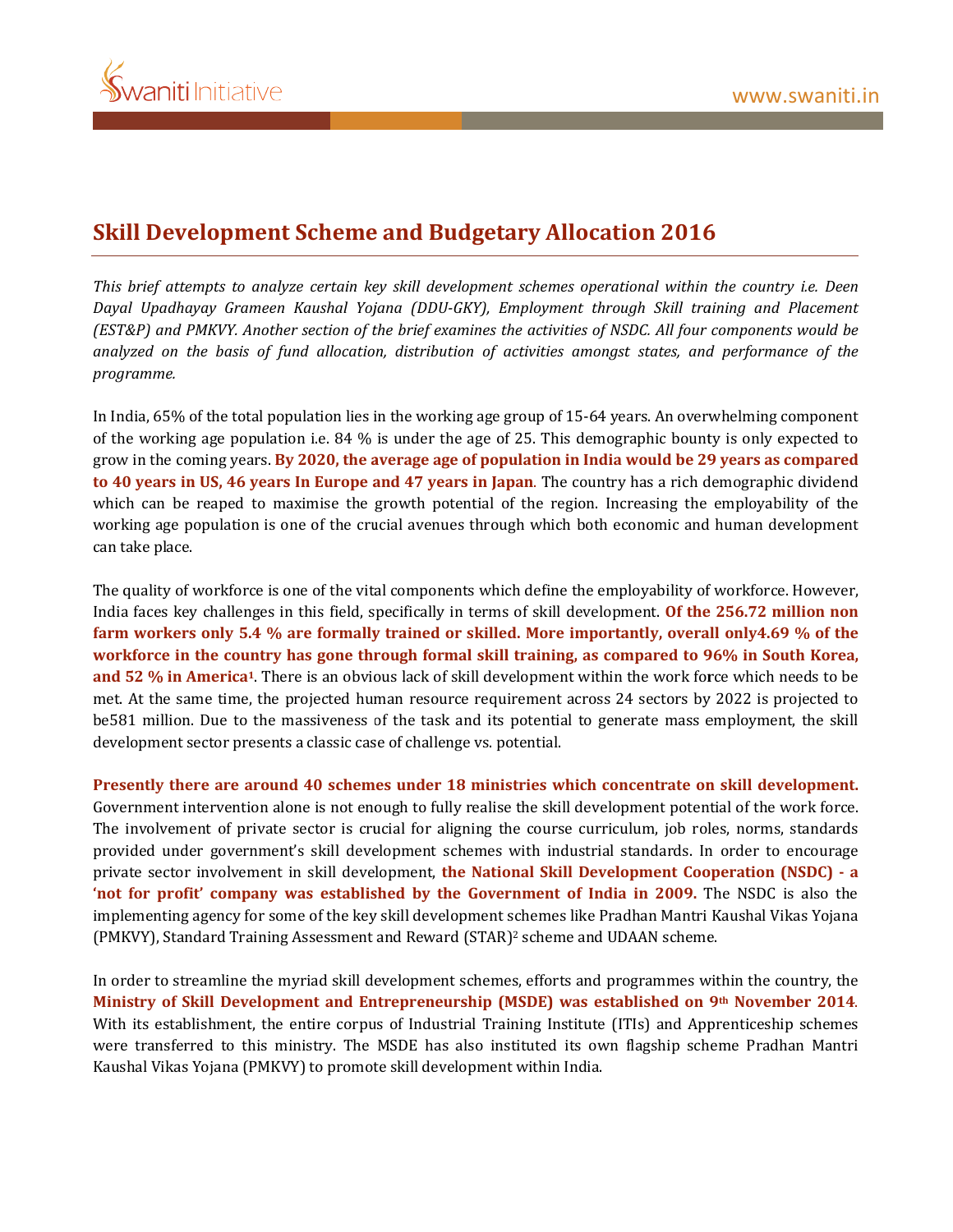# **Schemes**

The section focuses on the DDU-GKY, EST&P and PMKVY. The first two schemes have been operation for long time. They have been examined over the time period from 2011-12 to 2015-16. The activities of PMKVY have been examined over the past year.

**1. Deen Dayal Upadhyaya Grameen Kaushal Yojana**: DDU- GKY is a component of the National Rural Livelihood Mission (NRLM).It is a demand based skilling programme which is carried out in PPP mode through Public and Private Organizations registered with the Ministry of Rural Development. Skill training is imparted through local bodies know as Project Implementation Agencies (PIAs). The programme is implemented through a 3-tiered implementation model, involving the MoRD, State bodies and PIAs. Any organization that is a registered legal entity can enter into partnership with DDU-GKY as a PIA.

All rural candidates from poor households are eligible under this scheme, which focuses on rural youth between the ages of 15-35. The scheme carries with it a stipulation of mandatory placement for 75 % of the candidates. The minimum salary under this scheme is Rs 6000 or the State minimum wage, whichever one is higher

**Financial Allocation:** Allocation to states is done dependent on the state's poverty ratio and absorption capacity. The ratio of Centre State contribution under this scheme is 75:25 for all states except North-Eastern States, Sikkim, Himachal Pradesh and Uttarakhand where the ratio is 90: 10**.** For Jammu & Kashmir the Central share is 100 %.

2. **Employment through Skills Training & Placement Programme(EST&P):** EST&P is a component of the SJSRY/Deendayal Antyodaya-National Urban Livelihoods Mission (DAY-NULM).It is also a demand based scheme carried out in PPP mode. The institutes involved in the PPP mode are known as Skill Training Providers (STPs) which could range from Industrial Training Institutes (ITIs), Polytechnics, industry associations, skill training centres and NSDC amongst other organizations. The Training Providers (TPs) would have to be empanelled at the national level or state level.

Under this scheme the maximum cost support for each candidate is Rs 15,000 per candidate and Rs 18, 000 per candidate for North –East and Jammu& Kashmir States. For placement linked skill training, the STPs would be responsible for at least 50% percent placement. Each successful candidate who undergoes training under EST&P is awarded a certificate by a competent authority empanelled by the State.

**Financial Allocation:** The Central share to the States under NULM is tentatively allocated based on the urban poor population. Other factors like absorption capacity and special requirement are also taken into consideration. The ratio of Centre State contribution under this scheme is 75:25, for all states except North Eastern and Special Category States which include Arunachal Pradesh, Assam, Manipur, Meghalaya, Mizoram, Nagaland, Tripura Sikkim; Uttarakhand, Jammu and Kashmir and Himachal Pradesh, where the Centre State share is 90:10.

### **Release of Funds**

*This section outlines the funds released under DDU-GKY and EST&P component of NULM which have been discussed above. The release of funds is tracked between the years of 2011-12 and 2015-16.*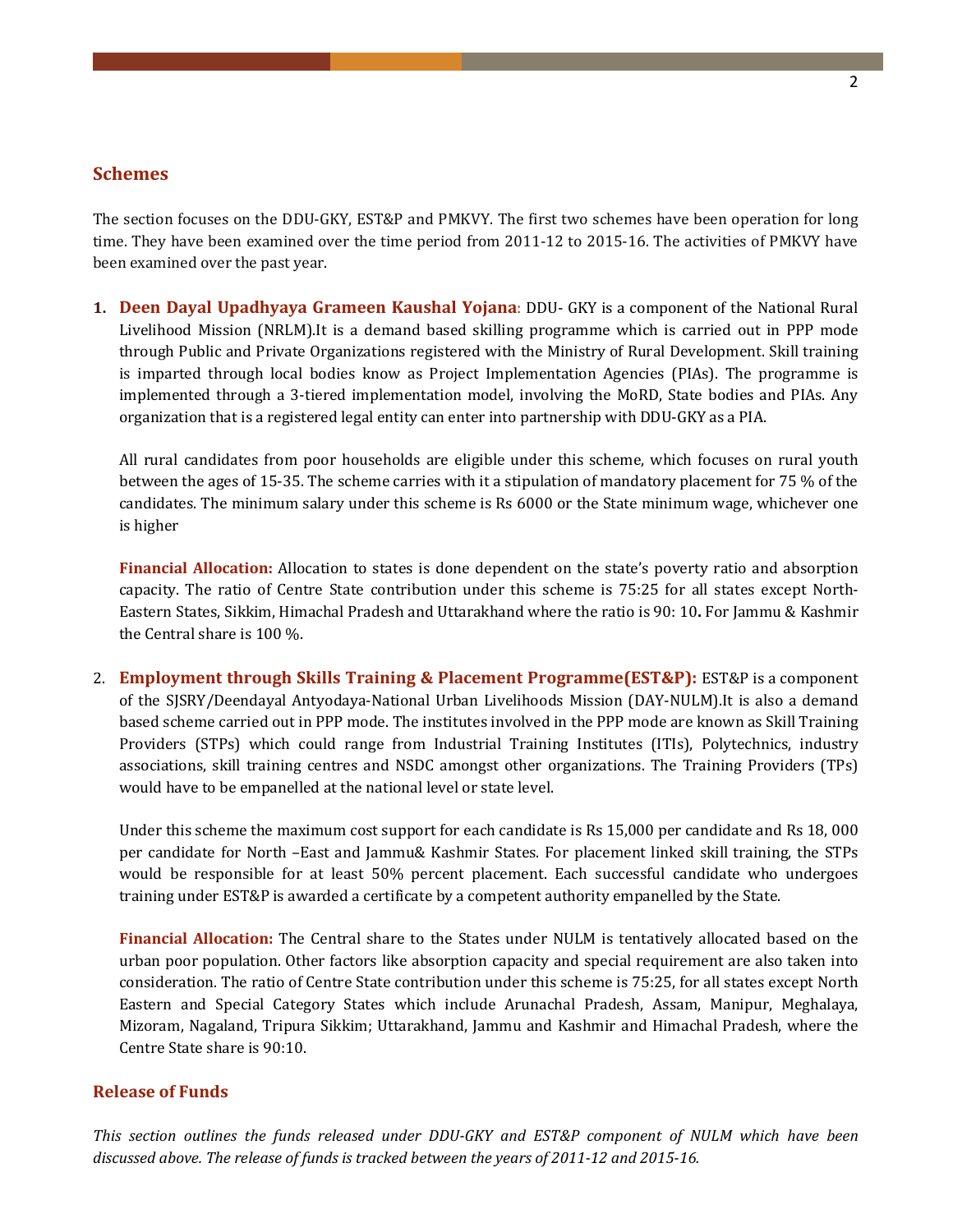

#### **(a) Total funds released under DDU-GKY3**

*Figure 1: Funds Released under DDU-GKY from 2011-12 to 2015-16*

**The total funds released from 2011-12 to 2015-16 under DDU-GKY is 2,103.5 crore**. As presented in the graph above the funds released decreased from 2011-12 to 2012-13 by 45%. However there was a huge leap in release of funds from 2012-13 to2013-14 and the trend has remained consistent with slight variation over the years.

**Funds released to States:** As mentioned before under DDU-GKY, the funds allocated to the states are dependent on the strength of the rural poor population and the absorption capacity of the state. For the time period concerned, the states which have received the maximum amount of funds under the scheme are Uttar Pradesh, Andhra Pradesh, Karnataka and Kerala, accounting for almost 40 % of the total release of funds.



#### (b) **Total funds released under ESTP/NULM4**

*Figure 2: Funds Released under ESTP/NULM from 2011-12 to 2015-16*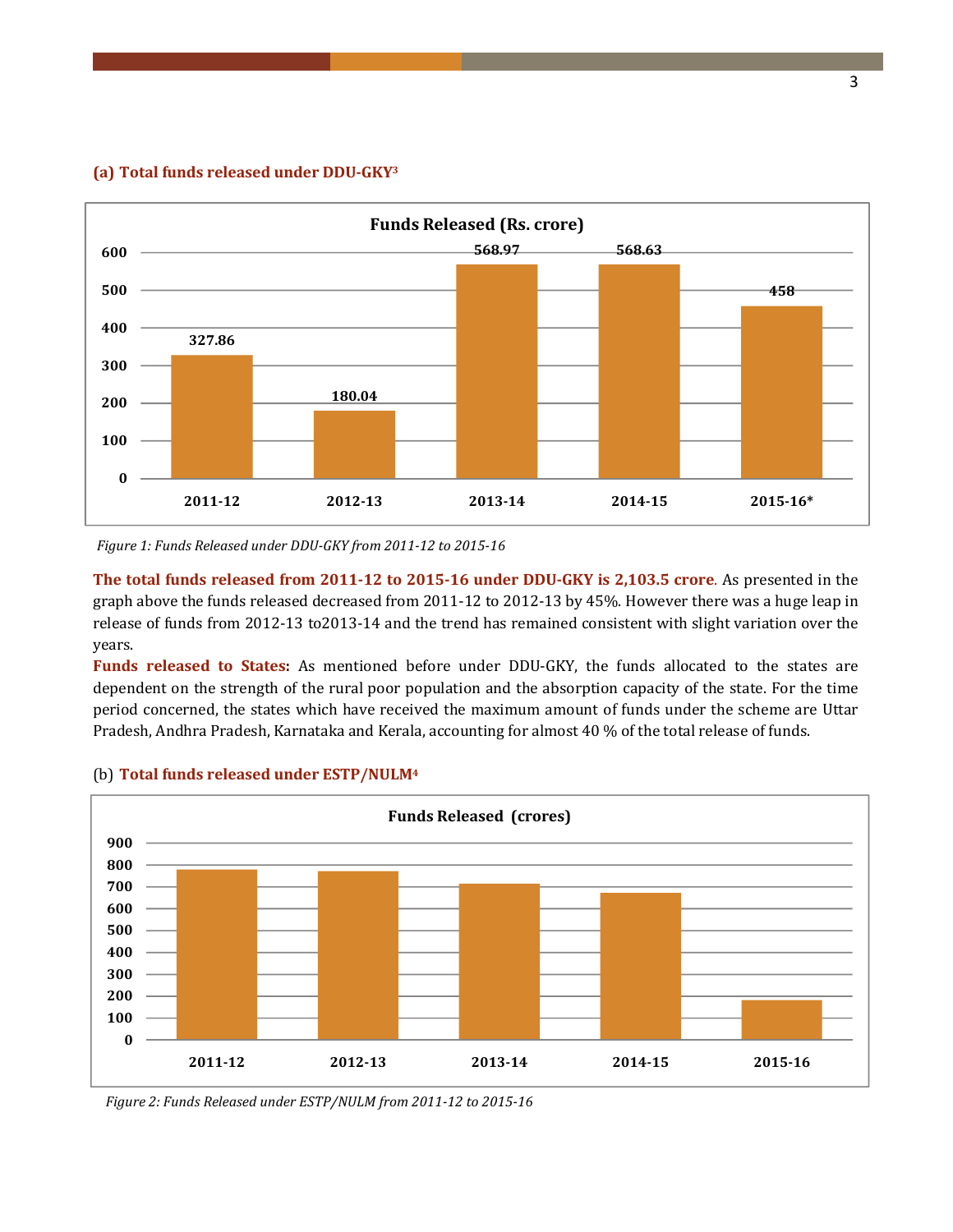**The total funds released under EST&P/NULM from 2011-12 to 2015-16 is 2,937.46 crore.** The funds released have remained consistent over the years, except for the last two years. In2014-15, the funds released decreased by 5 %.For the last year 2015-16, the funds released are considerably lower as compared to the other years. From 672.14crore in 2014-15, the funds decreased to 200.12 crore in2015-16. One major reason for the decline is that many states like Chhattisgarh, Gujarat, Haryana, and Karnataka have unutilized funds from the previous year.

**Fund Release to States:** The Central allocation under NULM is also decided on the basis of the urban poor population and the absorption capacity of the state. For the time period concerned, the states which have received the maximum amount of funds are Maharashtra, Tamil Nadu, Uttar Pradesh and West Bengal accounting for almost 40 % of the total fund release.

**3. Pradhan Mantri Kaushal Vikas Yojana (PMKVY):** This is the flagship outcome-based skill training scheme operating under the Ministry of Skill Development and Entrepreneurship (MSDE). It was launched on 15thJuly 2015. This scheme promotes skill training through monetary rewards which are provided to the eligible candidates**.** National Skill Development Corporation (NSDC) is the implementing agency for this scheme. MSDE monitors the activities of NSDC.

Under this scheme, monetary reward is provided to candidates who are trained by affiliated training partners and subsequently assessed by independent agencies. This scheme aims to cover 24 lakh people, with training of 14 lakh fresh entrants and certification of 10 lakh people under Recognition of Prior Learning (RPL). Candidates who have undergone skill training from an affiliated training partner can also avail of the monetary reward. **An average amount of Rs 8000 is provided as monetary reward; however sectors like manufacturing, plumbing and construction offer a higher reward.** The funds are transferred directly to the bank accounts of the beneficiaries /successful candidates. The identification of beneficiary would be done through the Aadhaar card.

The candidates/ trainees have to pay the training provider (TPs) for the course curriculum. However credit is provided to the candidates by the TPs. The training partners have to be affiliated by Sector Skill Councils (SSCs) to participate in the PMKVY scheme. SSCs are industry led autonomous bodies set up under the NSDC. They bridge the gap between the industry requirement of manpower and trainings provided for skill development. Government affiliated training partners also have to undergo affiliation by the concerned SSC.

Under PMKVY, there is no mandatory condition for placement of the trainees, however certain incentives are provided to the TPs for placement services. The incentives include a payment of Rs 475 per placed candidate in a batch that has achieved 70 % placements as against the total number of certified candidates. The TPs have to follow through with the candidate for three months and produce relevant documents for receiving payment.

**Financial Allocation**: No funds are transferred to the States under this scheme. The monetary rewards are sponsored by the Ministry of Skill Development and Entrepreneurship and are disbursed to the candidates through direct bank transfer.

**Budgetary Allocation for PMKVY:** As mentioned above, the scheme was announced on 15<sup>th</sup>July 2015, 1000 crore was allocated for the scheme for 2015-16. In the Union Budget 2016-17, the allocated amount has increased by 50% to 1500 crore.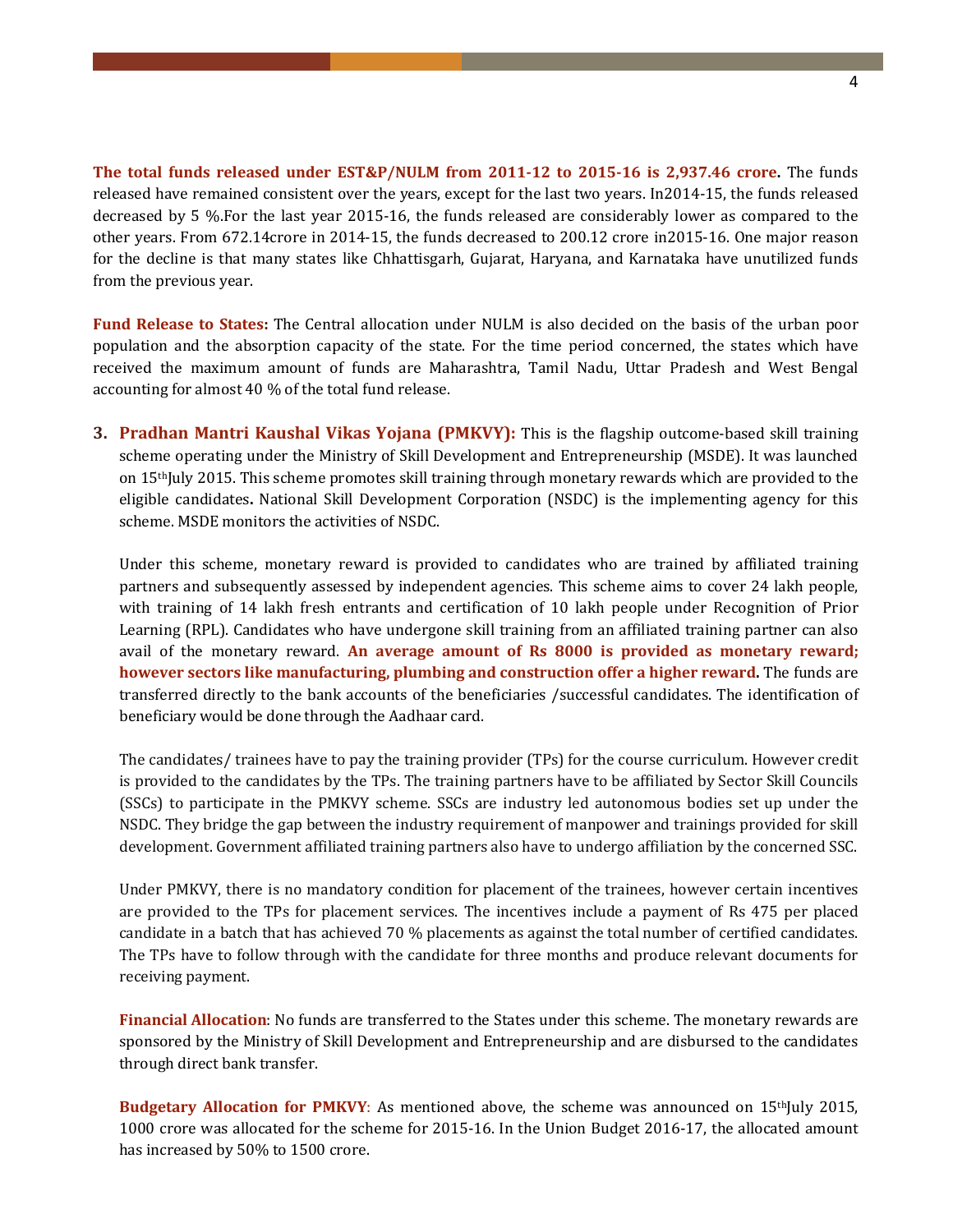

*Figure 3: Budgetary Allocation for PMKVY for 2015-16, 2016-17 Source: Union Budget 2015-16, 2016-17*

### **Performance of PMKVY**

As per the latest data, there are a total of 11,55,270 persons who have been enrolled under the scheme, and 8,01,741 trainings have been completed. The top five states which have accounted for the maximum numbers are represented in the figure below.



*Figure 4: Select State wise distribution of trainings under PMKVY, Source Lok Sabha Unstarred Question 3, 24/02/2016*

The top five states in which the maximum number of trainings has been conducted are Uttar Pradesh, Tamil Nadu, Madhya Pradesh, Rajasthan and Andhra Pradesh. The number of trainings in these states account for almost 43 %( 42.9%) of the total number of trainings which have been conducted. Uttar Pradesh is at top of the list with a total number of 95,423 trainings completed, followed by Tamil Nadu (86,475), Madhya Pradesh (68,952), Rajasthan (46,926) and Andhra Pradesh (46,266).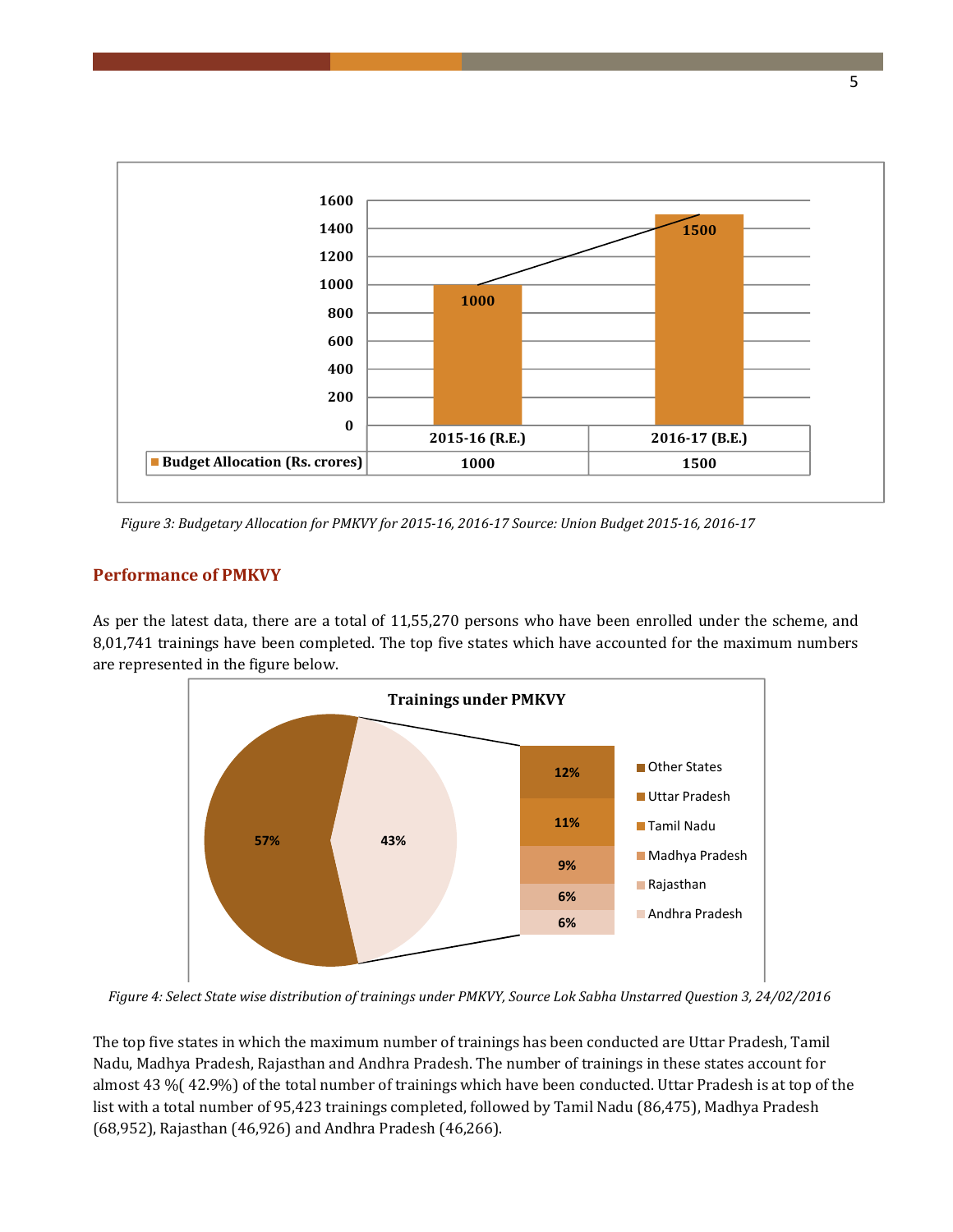The NSDC is a 'not for profit' company which was set up by the Central Government in 2009 , under Section 25 of The Companies Act 1956.**The organization was created to catalyze and promote private sector involvement in skill development.** The National Skill Development Fund (NSDF) is responsible for monitoring the activities of NSDC. The NSDF was set up as a Trust in 2008 under the Government of India. The funds which are utilized by NSDC are deposited under NSDF. An initial corpus of995 crore was provided to the trust. The NSDF is responsible for raising funds from both government and non government sectors for the activities of NSDC.

**NSDC actively supports private sector initiatives within the skilling sector through financial incentives in the form of loans, equities and grants**. The private entities which are eligible for funding include industrial organizations, training and skill development organizations, non-governmental organizations, business associations and social entrepreneurs. The funding provided is for the purpose of creating a skills infrastructure and/or working capital requirement for skill development**.** The NSDC funding cannot be used for creation of immovable property such as land or buildings. For 'for–profit 'private entities ,the funding provided would cover a maximum of75%of the investment requirement ,for ' not-for–profit' entities the funding would be provided for a maximum of 85% of the investment requirement.

**Fund Flow to NSDC:** NSDC is an organization which runs in PPP mode. It receives its funds from NSDF.A brief overview is provided regarding the release of funds from the time period of 2010-11 to 2014-15.An initial balance of 200 crore was released to NSDC by NSDF with its creation in 2009.



*Figure 5: Fund flow from NSDF to NSDC from 2011-12 to 2014-15, Source: Report No. 45 of 2015, Compliance Audit on NSDF and NSDC*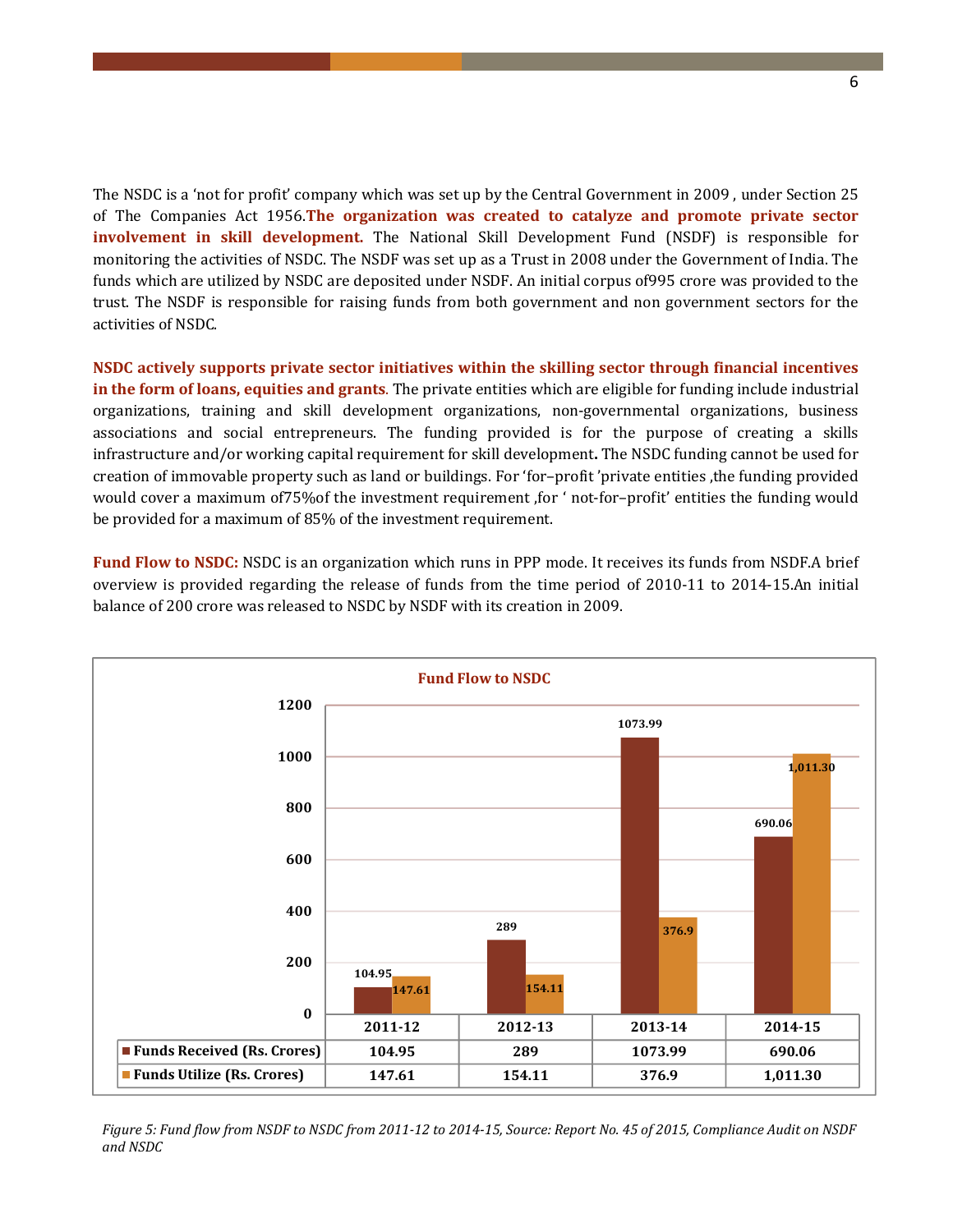The total amount released by NSDF to NSDC for the time period between 2010-11to 2014-15 was Rs 2157.97crore. The spike in fund release especially for the year 2013-14 and subsequently was mainly because NSDC was declared to be the implementing agency for STAR and UDAAN for the years concerned. A total amount of Rs 1689.92 crore was utilized which presents utilization percentage of 78.30.

**Training Partners:** As per the latest data, there are 266 NSDC affiliated training partners in the country, spread across 525 districts. Uttar Pradesh and Maharashtra have the highest number of NSDC training partners with 182 and 164 training partners respectively.

## **Performance of NSDC**

The long term target for NSDC is to skill 150 million people by 2022. **Between 2010-11 and 2014-15, a total of 5,396,722 people - 35.97% of the target in 22.73% of allocated time period have received training though NSDC**. The chart below depicts the number of people trained on an annual basis along with the number of placements which have been achieved through NSDC between 2010-11 and 2014-15.



*Figure 6: Annual numbers of skilled personnel along with the placements achieved between the years 2010-11to2014-15, Source Lok Sabha, Unstarred Question number 2573, 05/08/2015*

As the figure represents, there has been an increase in the number of people trained throughout the years concerned. The period between the years of 2010-11 and 2011-12, has witnessed the maximum growth, from 20,484 people (2010-11) to 1, 81,691 people (2011-12).The growth slowed down between the years of 2011- 12 and 2012-13.However,it shot up again between the years of 2013-2014and 2014-15 with more than a threefold increase from 10,05,074 to 34,42,422.

As far as the placements are concerned, the placement percentage i.e., the total number of individuals which are placed as compared to the total number of trained people, has always been higher than 60 %, except in the year of 2012-13, when it reduced to 54%.The average placement percentage for the entire time period i.e. from 2010-11 to 2014-15 was 67.2 %, which implies that the majority of people who are trained through NSDC acquire employment.